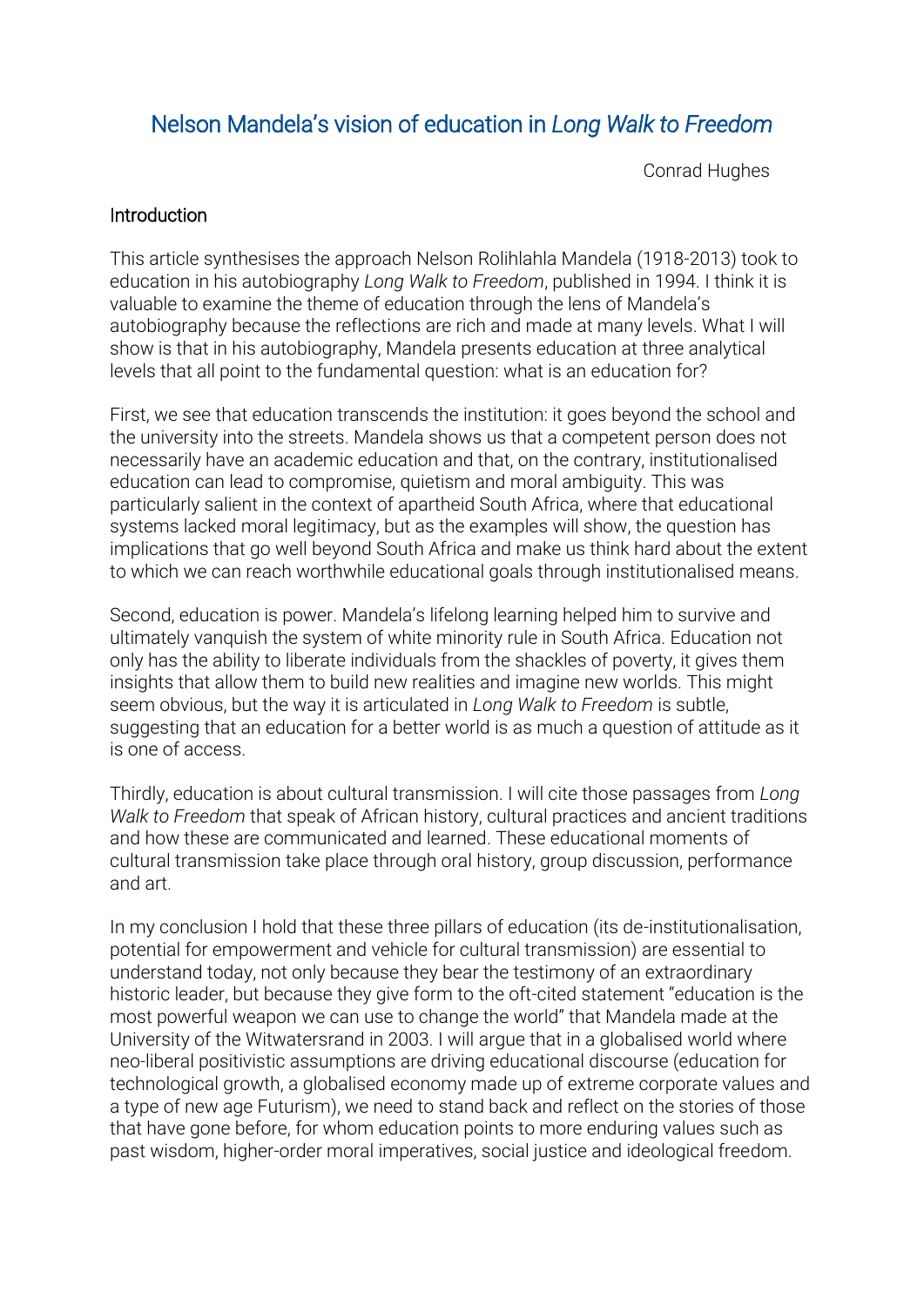### Education transcends the institution

Mandela's early education took him, successively through missionary schools, from a one-room school in the village of Mqhekezweni (1994, p. 20) to the "far grander" (p. 38) Clarkebury, then Healdtown, which "in 1937 […] was the largest African school south of the equator" and finally the university of Fort Hare, "both home and incubator of some of the greatest African scholars the continent has ever known" (p. 52). Mandela says of these experiences that "the learning environment of the missionary schools, while often morally rigid, was far more open than the racist principles underlying government schools" (p. 52). Indeed, it is not of insignificance that Mandela escaped Bantu education and, due to this, was allowed to flourish intellectually – albeit within the confines of a colonial model of education.

Part One of *Long Walk to Freedom* is filled with anecdotes that describe the various experiences Mandela had at these institutions. The reader senses the colonisation of the mind and European acculturation that missionary education entailed:

Dr Wellington […] a stout and stuffy Englishman […] would walk on stage and say: 'I am the descendant of the great Duke of Wellington, aristocrat, statesman, and general, who crushed the Frenchman Napoleon at Waterloo and thereby saved civilization for Europe – and for you, the natives'. At this we would all enthusiastically applaud, each of us profoundly grateful that a descendent of the Great Duke of Wellington would take the trouble to educate natives such as ourselves. (pp. 43-44)

Yet it is here that Mandela suggests that the seed of his political activity is planted as we see in a discussion with student called Nyathi Khongisa after the students have listened to a lecture by General Jan Smuts on why South Africa should fight alongside the British in WW2:

During one session, a contemporary of mine […] condemned Smuts as a racist. He said that we might consider ourselves 'black Englishmen', but the English had oppressed us at the same time as they tried to 'civilise' us. Whatever the mutual antagonism between Boer and British, he said, the two white groups would unite to confront the black threat. […] A fellow student whispered to me that Nyathi was a member of the African National Congress [ANC], an organization that I had vaguely heard of but knew very little about. (p. 58)

Essentially, it is the experiences out of the classroom that mark the young Mandela the most: the mingling of different Africans steadily draws him beyond his Thembu and Xhosa identity to a broader sense of what it means to be African, the way certain black teachers stand up to the white head of school teach Mandela the lesson that "a black man did not have to defer automatically to a white, however senior he was" (p. 45). These observations help to form his notion of humanity. Mandela also notices habits and behaviours that build his metacognitive awareness (or ability to learn about learning): "I saw many young men who had natural ability, but who did not have the self-discipline and patience to build on their endowment" (p. 55).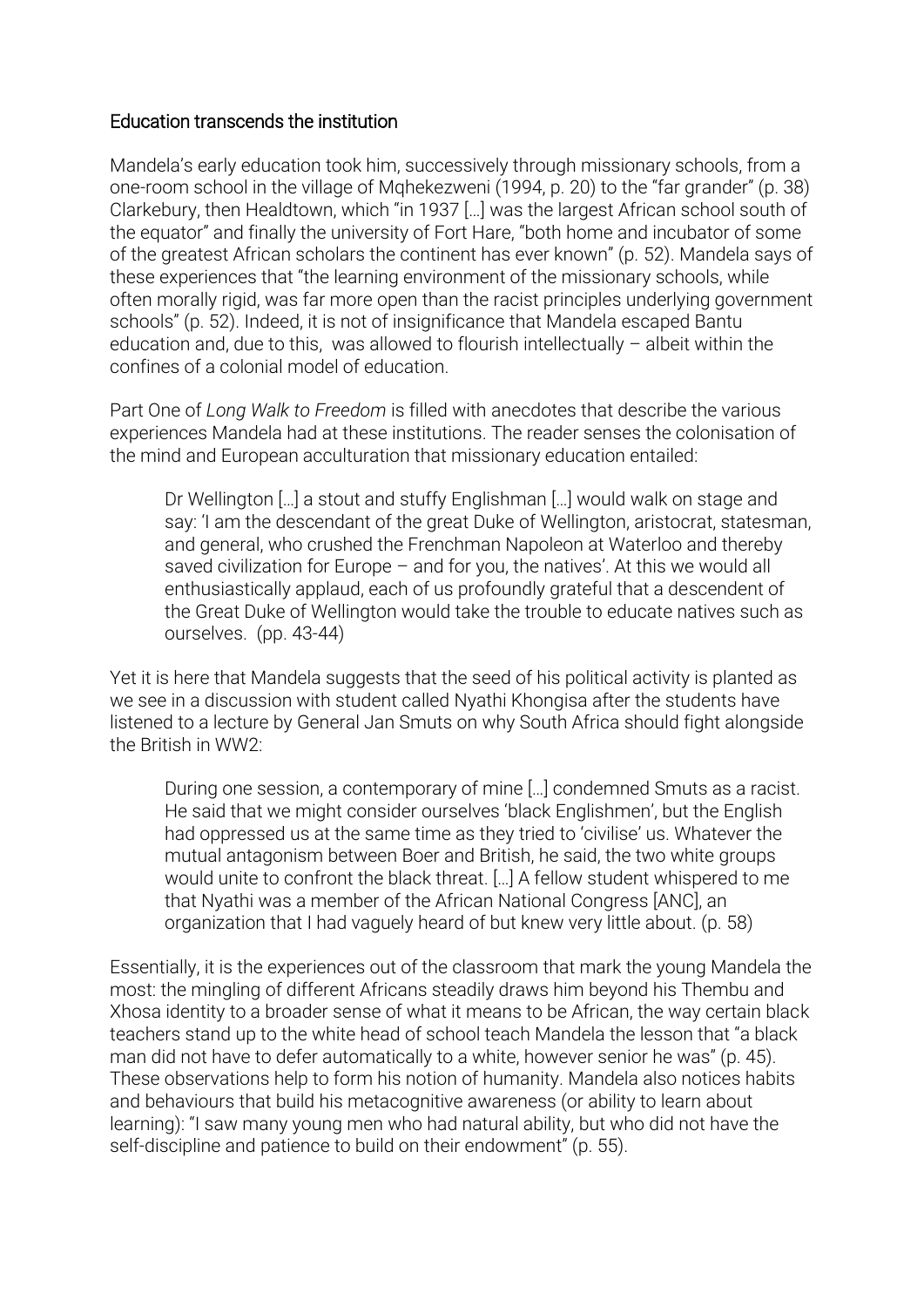At this stage of his life, Mandela idealises the importance of an academic education and says that "a university degree, I believed, was a passport not only to community leadership but to financial success" (p.59). However, an extremely significant event at Fort Hare, recounted in detail, means that he will not complete his degree there. Mandela is elected to the Student Representative Council unfairly as the elections have been boycotted by the students and he therefore resigns. However, "Dr Kerr, a graduate of Edinburgh University, […] virtually the founder of Fort Hare and […] a greatly respected man" (p. 61) threatens to expel him from Fort Hare if he does not accept what is, effectively, an illegitimate position. Mandela struggles with the moral dilemma somewhat in the vein of St Augustine in *The Confessions*: "shaken" and spending "a restless night", he asks himself "was I sabotaging my academic career over an abstract moral principle that mattered very little?" (p. 61). Finally, he will not budge and rather than compromise his values he refuses to stand on the council and is expelled by Dr Kerr.

Ironically, it is Mandela's expulsion from Fort Hare that marks one of the most profound elements of his early education – education in the deep sense of growth or more specifically 'leading out' - as it is the first of many acts of self-sacrifice he will make, later defining him as the freedom fighter who will risk his life and spend over 27 years of his life in prison for his beliefs. It is also because of this decision that he travels to Johannesburg and follows a path other than the one set for him in the Transkei. What these passages from *Long Walk to Freedom* suggest is that an institutionalised education is not necessarily the path to freedom or justice but on the contrary to compromise and selfishness, and we see that Mandela will not buckle under the injustice it suggests.

In Johannesburg, Mandela meets Walter Sisulu, a lifelong friend and high-ranking member of the ANC. He is surprised to learn that "Walter Sisulu had never gone beyond Standard VI" (p.80) and points out that he "found that many of the most outstanding leaders had never been to university at all", this being a lesson from Fort Hare that he has to "unlearn" in Johannesburg. The point is made more emphatically in describing ANC stalwart Gaur Radebe:

Gaur was an example of a man without a BA who seemed infinitely better educated than the fellows who left Fort Hare with glittering degrees. Not only was he more knowledgeable, he was bolder and more confident. Although I intended to finish my degree and enter law school, I learned from Gaur that a degree was not in itself a guarantee of leadership and it meant nothing unless one went out into the community to prove oneself. (p.85)

The point is, naturally, linked to the type of education that a black person could expect in South Africa in the 1940s and the fact that institutional discourses were ingrained with racism and iniquity. Years later, on Robben Island, Mandela compares prison to school in remarking that the brutal prison warder, Piet Badenhorst " like a teacher who takes over a rowdy class, […] sought to discipline the student he regarded as the principal troublemaker" (p. 545).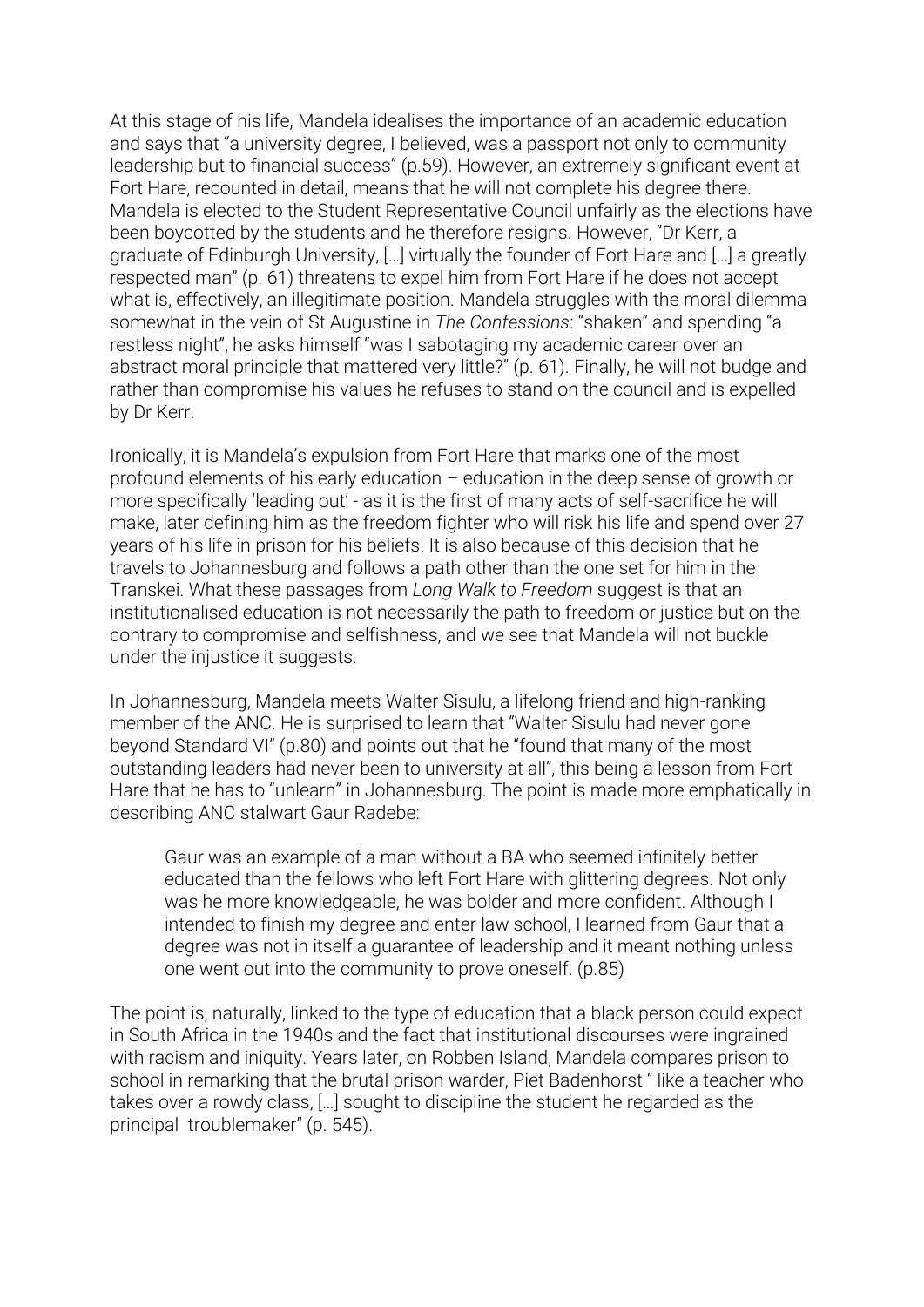However, the reflections are not only significant in the context of 1940s South Africa but should speak to all of us about the limits of an institutionalised education to bring about meaningful change since the moral principles, risk-taking and freedom of spirit of those who have the capacity to transform society will often conflict with the stayed established ritual of an academic education and in some instances might even go against the grain in uncomfortable ways. We should remember those historical geniuses who represented thinking outside of the confines of the institution, people like Shakespeare who did not attend university, or the many brilliant minds who were expelled from school including Shelley, Frost, Einstein and Dali.

In Johannesburg, Mandela continues to study law at the University of the Witwatersrand where "despite the university's liberal values, [he] never felt entirely comfortable there" (p. 103). Part Two of *Long Walk to Freedom* describes how one of Mandela's law professors holds that women and Africans are not meant to be lawyers and how many whites make him feel that he did not belong there (p. 104). Here again, it is not the written curriculum or the institutional discourse that shape Mandela's moral education directly but the interactions he has with fellow students, usually outside of lectures in late night discussions:

Wits opened a new world to me, a world of ideas and political beliefs and debates, a world where people were passionate about politics. I was among white and Indian intellectuals of my own generation, young men who would form the vanguard of the most important political movements of the next few years. (p. 105)

These reflections bare testimony to the real educational experience Mandela had at Wits, for though he failed his examinations several times (p. 171), it was here that his political consciousness developed substantially.

What these extracts show us is that the idea that an education means qualifications falls short of education in the broader, more spiritual sense of developing character. Mandela reiterates the point during the treason trial: "to a narrow-thinking person, it is hard to explain that to be 'educated' does not only mean being literate and having a BA, and that an illiterate man can be a far more 'educated' voter than someone with an advanced degree" (p. 299). This is a citation that we might wish to ponder over in a modern educational climate where literacy and numeracy are seen, understandably, as essential but, worldwide, few assessments are done to test traditional knowledge systems, a person's moral fabric, wisdom or non-academic competences.

Under the oppression of the apartheid government, it is clearly the school of life that teaches Mandela his most valuable lessons. The accounts of political actions and decisions are strewn with reflections that suggest this: in discussing the relationship between the ANC's executive and grass-roots level support, "it was one of the first times that I saw it was foolhardy to go against the people. It is no use to take an action to which the masses are opposed, for it will then be impossible to enforce" (p. 153); in prison he shares with the reader lessons learnt empirically about the human spirit: "strong convictions are the secret of surviving deprivation" (p. 494), "prison was a kind of crucible that tested a man's character. Some men, under the pressure of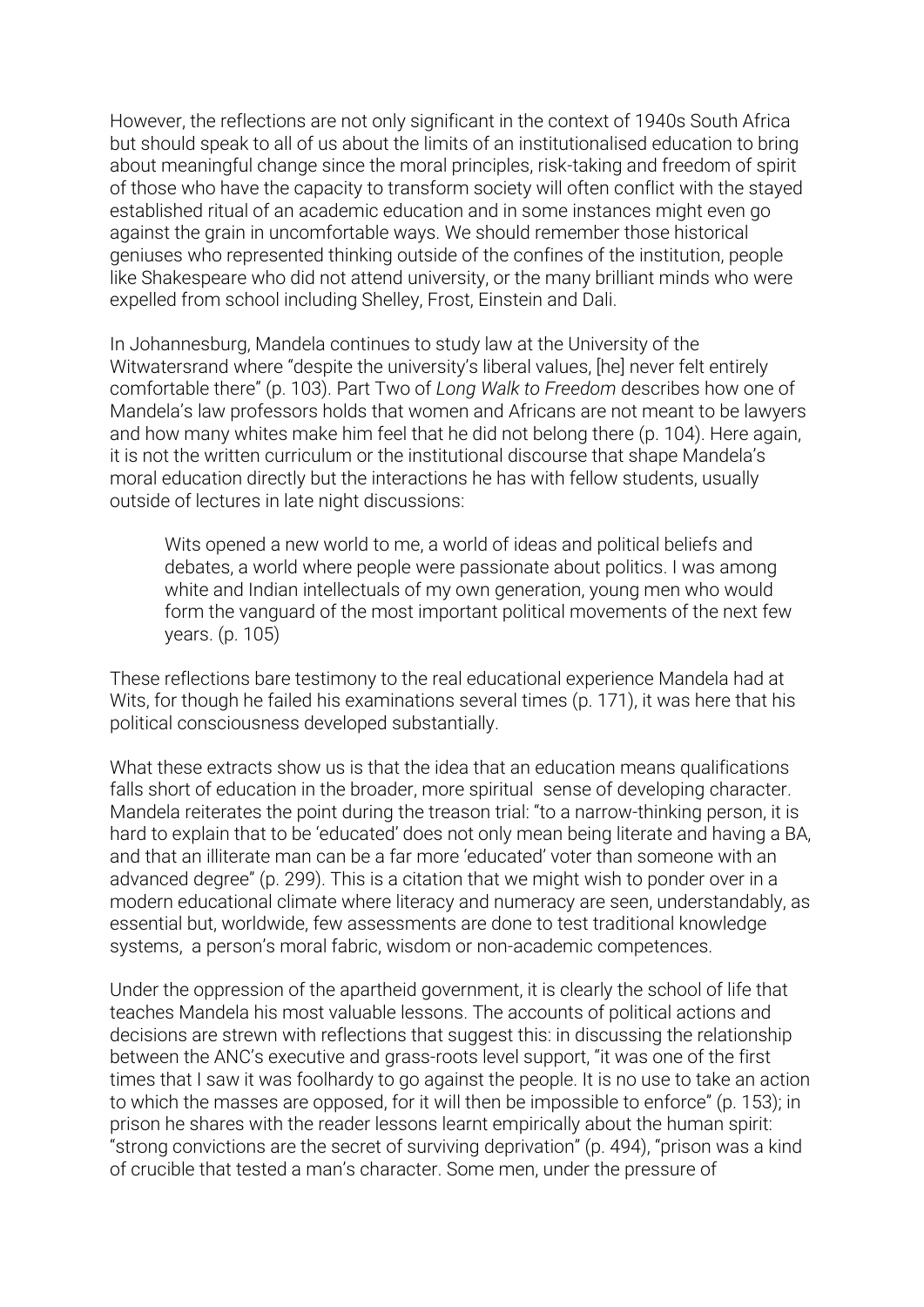incarceration, showed true mettle, while other revealed themselves as less than what they had appeared to be" (p. 539).

The trials and tribulations that Mandela faces and his reactions to them are testimony to his remarkable person and ability he has to extract valuable lessons from life, including seemingly unremarkable incidents: he draws salient symbolic parallels between the struggle for freedom and Antigone's rebellion when playing Creon in a prison production of Sophocles' play (pp. 540-541), when Badenhorst, upon leaving Robben Island, wishes him "good luck" he philosophises that "all men, even the most seemingly cold-blooded, have a core of decency, and if their hearts are touched, they are capable of changing" (p. 549), when tending his garden on Robben Island he learns "through trial and error" (p. 582) as he draws metaphorical parallels between his work as a leader and a gardener ("the leader must take responsibilities for what he cultivates; he must mind his work, try to repel enemies, preserve what can be preserved and eliminate what cannot succeed" [p. 583]).

Passages like these (there are many) show the reader that the self-taught learner in Mandela is what distinguishes him from others, as he is constantly alert and reflective, a genuine inquirer at all times. He remarks "it is what we make out of what we have, not what we are given, that separates one person from another" (p. 194). Indeed, to read *Long Walk to Freedom* in itself is a powerful educational experience as the lessons are real and the way they are presented to the reader full of the wit and perspicacity that made Nelson Mandela such an extraordinary human being. Again, all this shows that the ingredients of a remarkable education are not just about curriculum and diplomas, they are about lessons that are drawn from life itself.

# Education is power

Of course, it is not because Mandela in *Long Walk to Freedom* recognises that true wisdom and conscientiousness often exist beyond the walls of the institution that he totally disregards what an institutional education has to offer. On the contrary, Mandela sees the battle for access to quality education as paramount in the struggle, making it clear how a conventional school education can empower and liberate individuals and communities of people. A seminal passage reads:

Education is the great engine of personal development. It is through education that the daughter of a peasant can become a doctor, that the son of a mineworker can become the head of the mine, that the child of farmworkers can become the president of a great nation. (p. 194)

This is why one of the most pernicious apartheid acts to be passed was the 1953 Bantu Education Act whereby missionaries were to relinquish their schools to the Native Affairs Department so that, from then on, Africans would be "trained to be menial workers" (p. 195). This Act was accompanied by the 1959 Extension of University Education Act "which barred nonwhites from racially 'open' universities" (p. 270).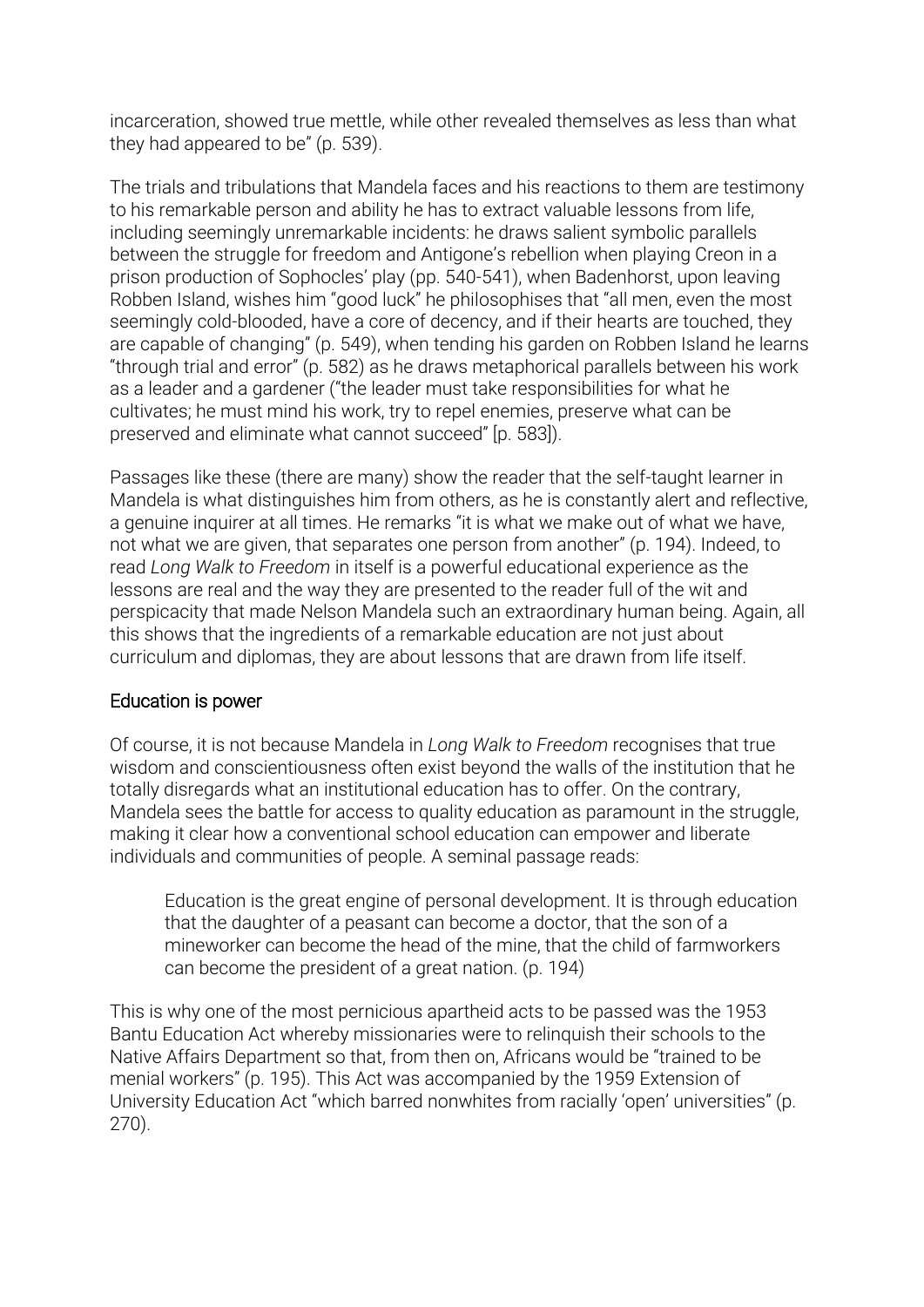However, whilst school and university education would be a vital ideological battleground for the ANC, Mandela realises that strategically political action is a more immediate route: "'education is all well and good,' Gaur said, 'but if we are to depend on education, we will wait a thousand years for our freedom" (p. 99). It is here that we see a different type of learning grow and sustain the liberation struggle, away from the impoverished classrooms of Bantu education. Indeed, Gaur Radebe brings the theory that Mandela learned in the classroom to life: "I had taken two courses in modern history at Fort Hare, and while I knew many facts, Gaur was able to explain the causes for particular actions, the reasons that men and nations had acted as they did. I felt as though I was learning history afresh" (p. 99). The extract is important because it shows the power of education when revitalised, contextualised and made relevant. More especially, we see how Guar Radebe brings understanding to history, and it is with that understanding that there is the power that allows for analysis and application.

In the 1950s, when Mandela becomes a banned person, he elaborates a series of political lectures for ANC members: "there were three courses, 'The World We Live In', 'How We Are Governed' and 'The Need for Change' (p. 168). These courses in politics and economics are supplemented by courses on African history and culture, delivered by imprisoned ANC activists awaiting trial in 1952 (p. 234). Robben Island becomes known as "the University" because of the rich exchange of ideas that circulate among political prisoners: "we became our own faculty, with our own professors, our own curriculum, our own courses" (p. 556). Courses in Marxism, political economy, the history of the ANC, the history of the Indian struggle are described as a syllabus, "the style of teaching was Socratic in nature; ideas and theories were elucidated through the leaders asking and answering questions".

This informal education of that time does not only take place amongst ANC members, Mandela takes any opportunity to educate white South Africans about the history of the organisation and what he stands for, and his long speeches from the dock in the treason and Rivonia trials are extremely historical and didactic. On Robben Island, in discussing the prison warders he says "I wanted to demystify the ANC for them, to peel away their prejudices" (p. 542); "it was ANC policy to try to educate all people, even our enemies: we believed that all men, even prison service warders, were capable of change, and we did our utmost to try to sway them" (p. 497). The first day of talks with the Nationalist government in 1990 are described as "more or less a history lesson" (p. 693) with Mandela explaining that "the ANC from its inception in 1912 had always sought negotiations with the government in power". These quotations show how education outside the school and university had a crucial role to play in the struggle against apartheid. More specifically, knowledge of history that had been suppressed by propaganda and censorship, played a crucial role in the shaping of opinions (p. 498) and reaffirms Mandela's "long held belief that education was the enemy of prejudice"  $(p. 601)$ .

Education as power comes through *Long Walk to Freedom* in another, manner: Mandela is a genuine lifelong learner and his continual study of the law allows him insights into the legal system that empower him and those who he represented as an attorney while free and in prison.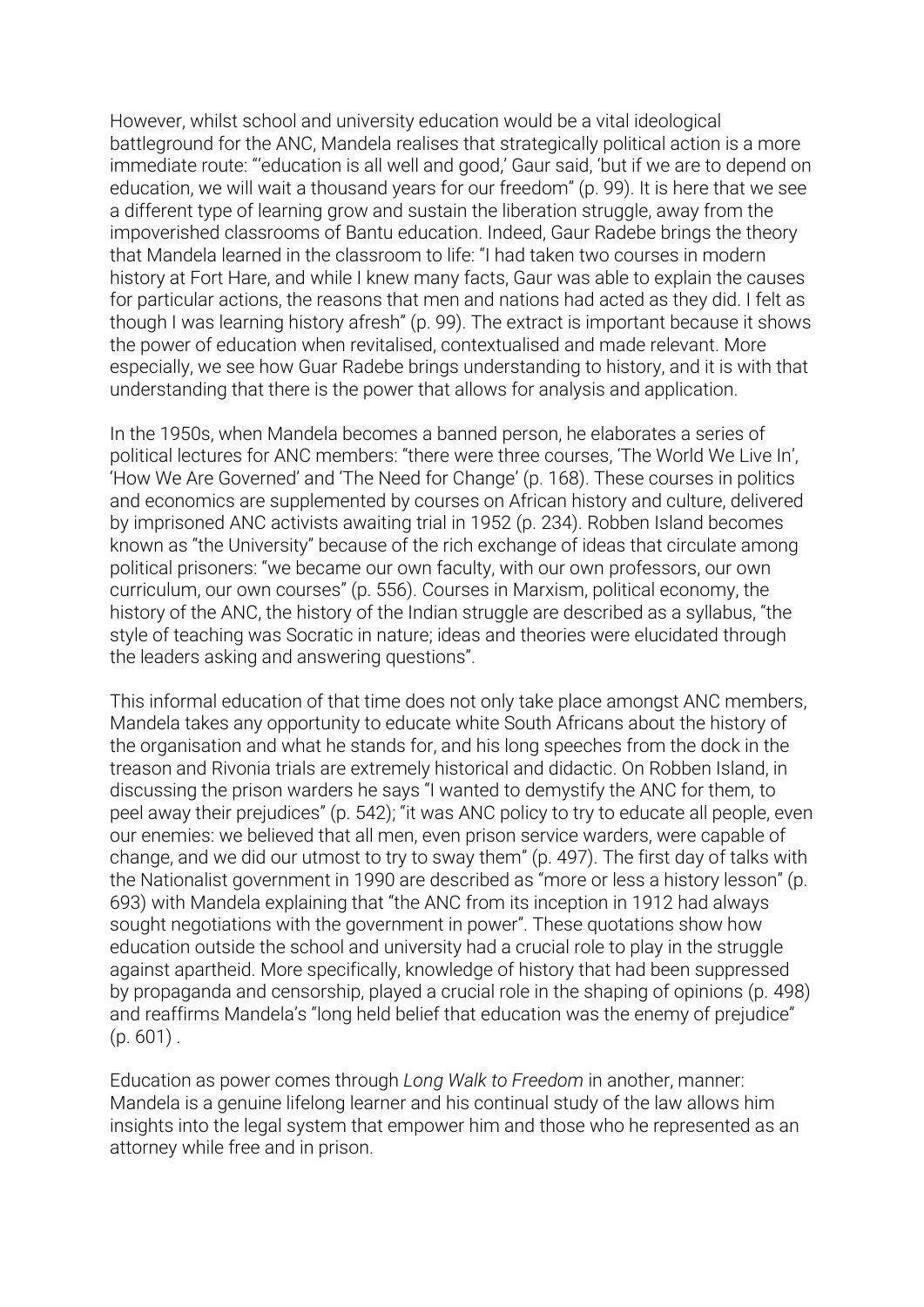Throughout the Rivonia trial, Mandela continues to study for his LLB by correspondence with the University of London (p. 443). Recognising the importance of study, the political prisoners on Robben Island enrol in correspondence courses and despite being deprived of decent study conditions, "within months, virtually all of us were studying for one qualification or another. At night our cell block seemed more like a study hall than a prison" (p. 489). This course of action proves to be crucial for it allows the men reading materials to which they would otherwise not have had access: "the authorities attempted to impose a complete blackout; they did not want us to learn anything that might raise our morale or reassure us that people on the outside were thinking of us" (p. 492). Knowledge of the law in particular is described as power as it allows knowledge of the legal system that challenges the prison warders: "Mac had studied law and was adept at putting the authorities on the defensive" (p. 515).

Mandela's reading of Nadine Gordimer, John Steinbeck, and Leo Tolstoy in prison (p. 585) further develop his philosophical reflections on leadership and social justice while his constant efforts to learn the languages of South Africa are borne from deep thoughts on identity and culture:

Without language, one cannot talk to people and understand them; once cannot share their hopes and aspirations; grasp their history; appreciate their poetry or savour their songs. I again realized that we were not different people with separate languages; we were one people, with different tongues". (p. 97)

Education in *Long Walk to Freedom* represents power in social, ideological, historical and cultural realms. It is the spirit of lifelong learning that Mandela incarnates and propagates in and outside any formal educational setting that characterises not only his personal development, that of his family (his children are saved from Bantu education through private schooling [p. 198] and then outside South Africa in a boarding school in Swaziland [p. 505]), but much of the core struggle against apartheid: the June 16 massacre in 1976, known as "Soweto Day" came about after students took to the streets to protest against a Secondary School curriculum that was half in Afrikaans, the language of oppression.

The passages that I have termed "education is power" resonate with the theories of Antonio Gramsci, Paulo Freire and Frantz Fanon: education empowers when it is developed away from the institutional organs of ideological propaganda; it is here that it offers the oppressed an alternative to the master narrative that enslaves them. Whether this means escaping Bantu education by self-educating or organising underground educational systems, it is the thread of education that allows the resistance to remain linked to its historical roots.

This is particularly valuable to reflect upon today in a world where the media plays a powerful role in shaping opinions through normalising constructs such as "free market economy", "developing world", "illegal immigrant", "anti-democratic" or "terrorist" to give but a few examples. These officialised narratives, if unchallenged, constitute reality for millions of people. It is the counter-narratives of whistle-blowers such as Julian Assange and John Pilger that represent an alternative story. The theme of education in *Long Walk to Freedom* reminds us not only of the valuable testimony of apartheid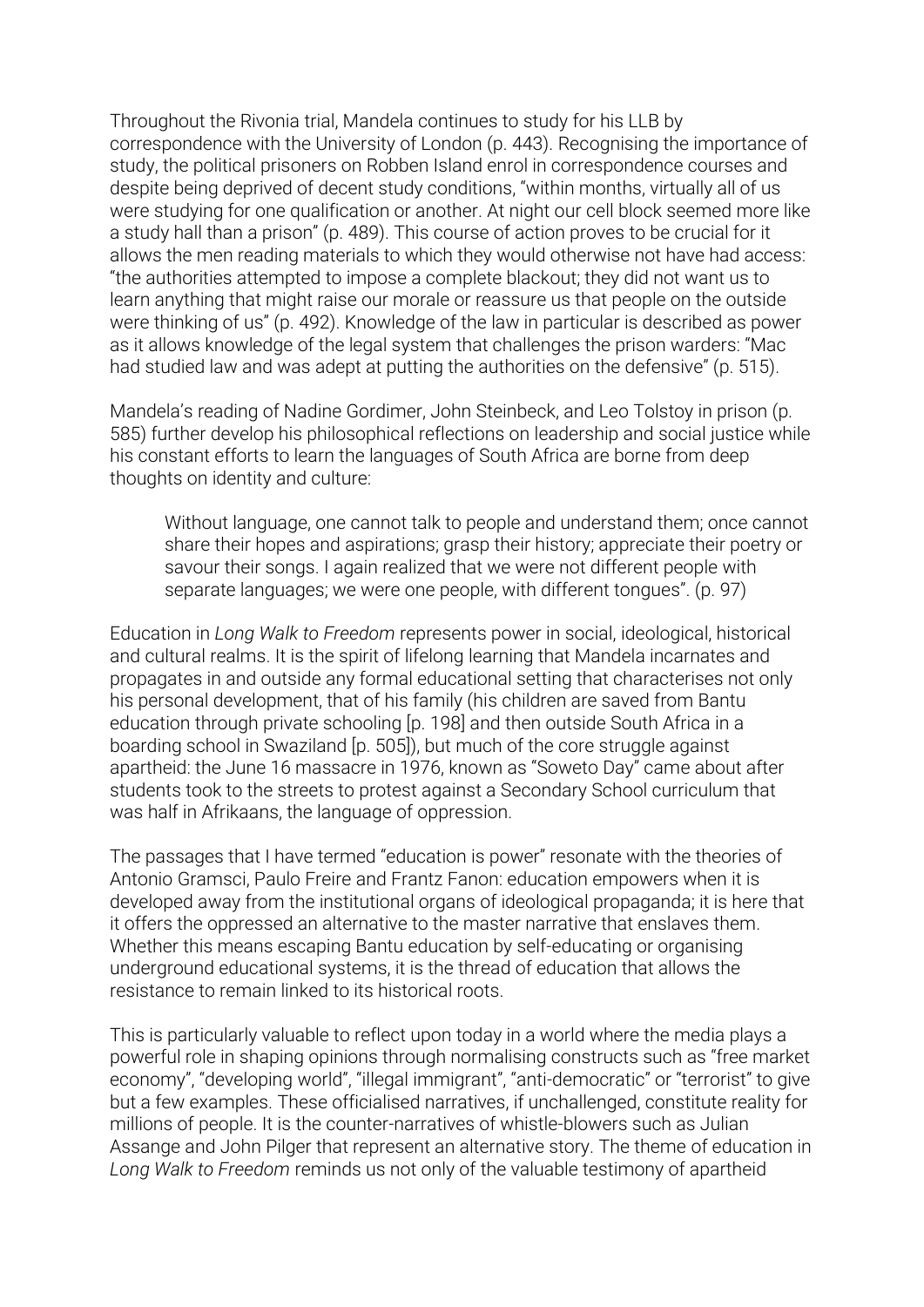South Africa but also calls out for the underground stories that feature less prominently in history text books such as those – to mention just a few - of the Aborigines, the Native Americans, Armenians, Palestinians, Burmese, the stories of the slave trade and colonisation.

### Education as Cultural Transmission

So what was it that made Nelson Mandela such an exceptional leader? The question that haunts us about great figures of history can be asked of him, was it his upbringing, his lineage, the circumstances, his education? Part Three of *Long Walk to Freedom*, "Birth of a Freedom Fighter" starts with a remarkable passage that tells of Mandela's decision to dedicate his life to the struggle. The inception remains elusive:

I cannot pinpoint a moment when I became politicized, when I knew that I would spend my life in the liberation struggle. […] I had no epiphany, no singular revelation, no moment of truth, but a steady accumulation of a thousand slights, a thousand indignities and a thousand unremembered moments produced in me an anger, a rebelliousness, a desire to fight the system that imprisoned my people. (p. 109)

So trying to pinpoint the birth of Mandela's political conscience is difficult, but what his autobiography does tell the reader is how formative his childhood experiences were in rural Transkei. Indeed, the traditional African education that Mandela received clearly laid the path that he would take to his destiny as president of South Africa. In Part One ("A Country Childhood"), in speaking of the chieftaincy, Mandela wrote: "My later notions of leadership were profoundly influenced by observing the regent and his court. I watched and learned from the tribal meetings that were regularly held at the Great Place" (p. 24).

In these meetings "it was democracy in its purest form. […] The foundation of selfgovernment was that all men were free to voice their opinion and were equal in their value as citizens". The young Mandela observes the different speakers and clearly draws valuable lessons on oratory from this:

I noticed how some speakers rambled and never seemed to get to the point. I grasped how others came to the matter at hand directly, and who made a set of arguments succinctly and cogently. I observed how some speakers used emotion and dramatic language, and tried to move the audience with such techniques, while others were sober and even, and shunned emotion. (p. 25)

He goes on to make it clear how essential these observations were for his education in a famous passage:

As a leader, I have always followed the principles I first saw demonstrated by the regent at the Great Place. I have always endeavoured to listen to what each and every person in a discussion had to say before venturing my own opinion. Oftentimes, my own opinion will simply represent a consensus of what I hear in the discussion. I always remember the regent's axiom: a leader, he said, is like a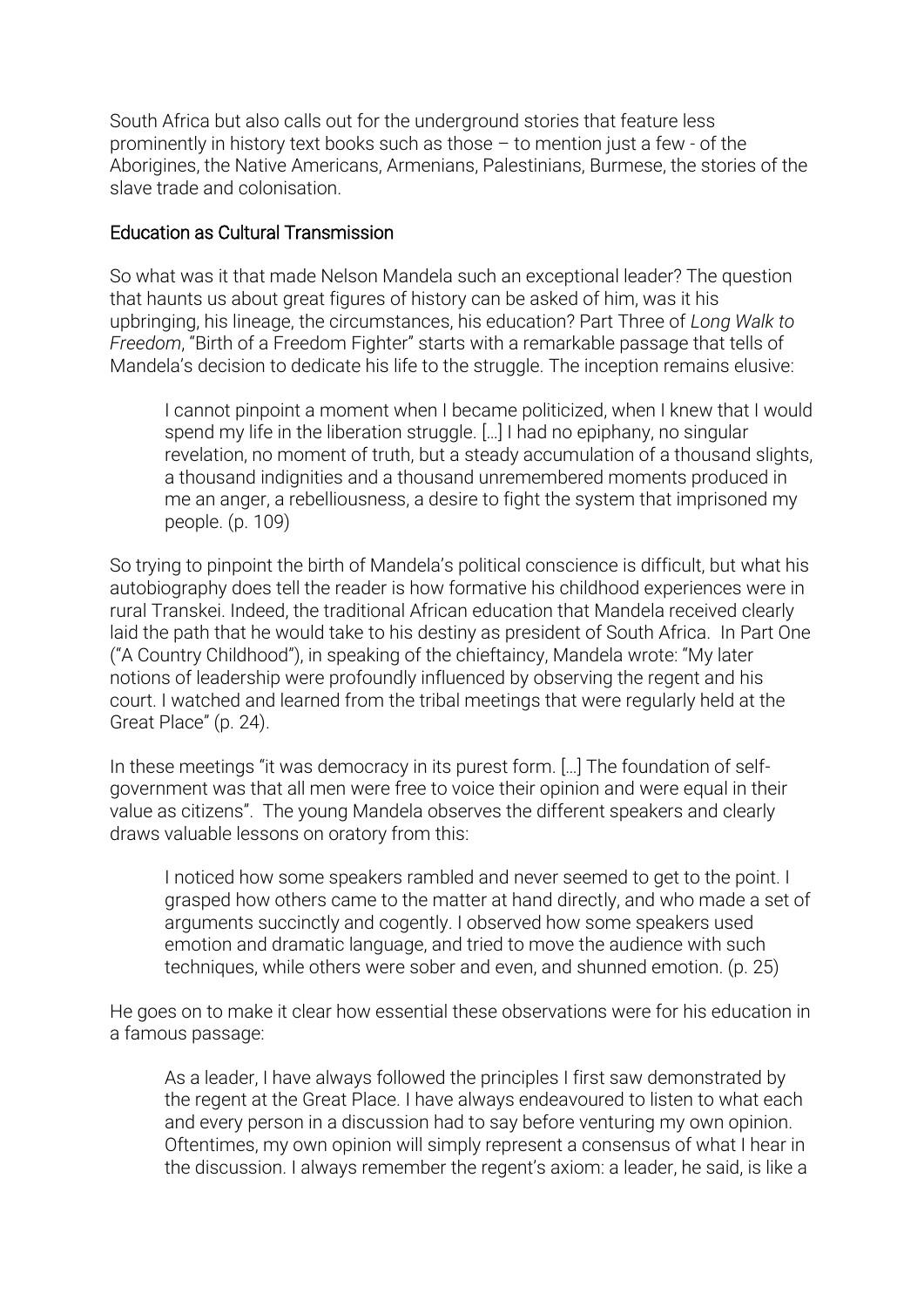shepherd. He stays behind the flock, letting the most nimble go on ahead, whereupon the others follow, not realizing that all along they are being directed from behind. (pp. 25-26)

Indeed, it is useful to remember how distinctly African Mandela's style of leadership was as this debunks the view one hears in certain corners that traditional African society is not congenial to democracy because of tribal organisational structures and chieftaincy when quite clearly these passages show that this was not the case in traditional Xhosa society at all. It was in Mandela's speech at the Rivonia trial that he articulated clearly the value of his cultural heritage in his world view:

The structure and organization of early African societies in this country fascinated me very much and greatly influenced the evolution of my political outlook. The land, then the main means of production, belonged to the whole tribe and there was no individual ownership whatsoever. (p. 391)

The experiences Mandela has as a youth in the Transkei do not only expose him to models of leadership but to history from an African perspective. The most ancient of all, Chief Joyi, educates Mandela about the Thembu, the Pondo, the Xhosa and the Zulu: "In pantomime, Chief Joyi would fling his spear and creep along the veld as he narrated the victories and defeats" (p. 26). He also tells Mandela of the coming of the white man ("abelungu"):

I did not yet know that the real history of our country was not to be found in standard British textbooks, which claimed South Africa began with the landing of Jan van Riebeeck at the Cape of Good Hope in 1652. It was from Chief Joyi that I began to discover that the history of the Bantu-speaking peoples began far to the north, in a country of lakes and green plains and valleys. (p. 27)

Mandela's traditional circumcision at the age of 16 is described in detail (pp. 30-36). It is through this rite of passage that, according to Xhosa ritual, he becomes a man but the chapter ends with a reflection: "looking back, I know that I was not a man that day and would not truly become one for many years" (p. 36). Many years later, on Robben Island, Mandela agrees to secret circumcision for young Xhosa inmates. He reflects that circumcision "was a cultural ritual […]. It was a rite that strengthened group identification and inculcated positive values" (p. 511). This is an important step in the education of Xhosa males and the discussion around circumcision school in *Long Walk to Freedom* is significant as we see traditional values carried through society as fundamental educational values.

The deep messages that Mandela received from his traditional upbringing would not leave him. Instead of allowing this cultural heritage to create tribal divisions between him and other Africans, which would have suited the strategy of divide and rule that the apartheid government thrived on, mainly in the creation of the homelands and the way the mines were managed, Mandela saw commonality and a sense of African humanity in the stories of other ethnic groups. A powerful passage resonates with this sense of African nationalism as it describes a lecture on Zulu music by an ANC prisoner at the time of the treason trials: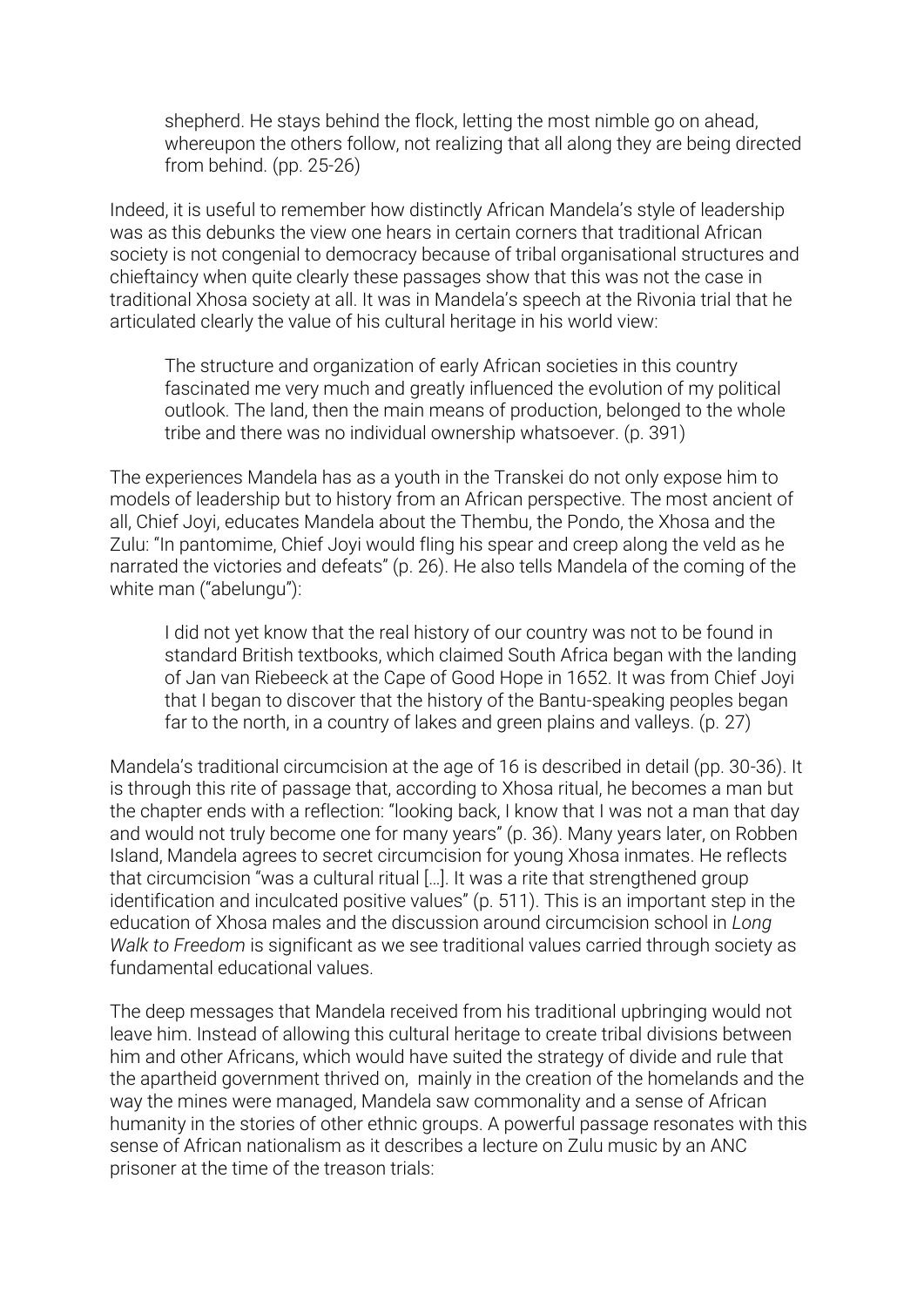Yengwa draped himself with a blanket, rolled up a newspaper to imitate a sword, and began to stride back and forth reciting lines from the praise song. All of us, even those who did not understand Zulu, were entranced. Then he paused dramatically and called out the lines [that] liken Shaka to a great bird of prey that relentlessly slays its enemies. At the conclusion of these words, pandemonium broke out. Chief Lutuli, who until then had remained quiet, sprang this feet and bellowed 'Ngu Shaka lowo!' ('That is Shaka!'), and then began to dance and chant. His movements electrified us, and we all took to our feet. […] Suddenly there were no Xhosas or Zulus, no Indians or Africans, no rightists or leftists, no religious or political leaders; we were all nationalists and patriots bound together by a love of our common history, our culture, our country and our people. In that moment , something stirred deep inside all of us, something strong and intimate, that bound us to one another. In that moment we felt the hand of a great past that made us that we were and the power of the great cause that linked us all together. (pp. 234-235)

It is here that we clearly experience one of the most electric moments of Mandela's lifelong education, not in the classroom or over a book but through the living memory of ancient history in traditional dance and song. The passage is one of the most important in *Long Walk to Freedom* because it not only gets to the core of the spirit of unity that characterised Mandela as a political figure and led to the freedom of South Africa, but in it we see the seeds of what might one day liberate South Africa further still to bring white and black culture together in honour of a common African culture and history.

Mandela's message of unity expressed in this passage speaks not only to South Africa but to the whole continent of Africa, for it is through such unity that the continent might seek respite from the internecine wars, exploitation of resources, dictatorships and corruption that fetter the continent and stand in the way of the harmony that is needed for it to federate and consolidate its natural wealth.

# **Conclusion**

Nelson Mandela's vision of education in *Long Walk to Freedom* makes profound statements on the only real question there is: what is an education for?

Clearly education has the power to liberate the individual socially, politically and philosophically, to open and sharpen the mind and to develop one's personality. In a context where there is no freedom and/or no access to knowledge, it is the will to carve out an education that will determine the success of this goal. The accounts Mandela gives of de-institutionalised education, knowledge as empowerment and traditional education are all bound by his willingness to learn, to extract values and lessons from events and to generalise principles from experience. In this regard, the purpose of an education is lifelong learning; it creates the conditions that make an individual passionate about life, determined to continue in the face of adversity and always ready to re-evaluate, re-think and re-adjust. Whether a school or a curriculum could ever create such conditions for this to be possible remains to be seen but one is tempted to quote Oscar Wilde's flippant but disturbing "education is an admirable thing, but it is well to remember from time to time that nothing that is worth knowing can be taught".